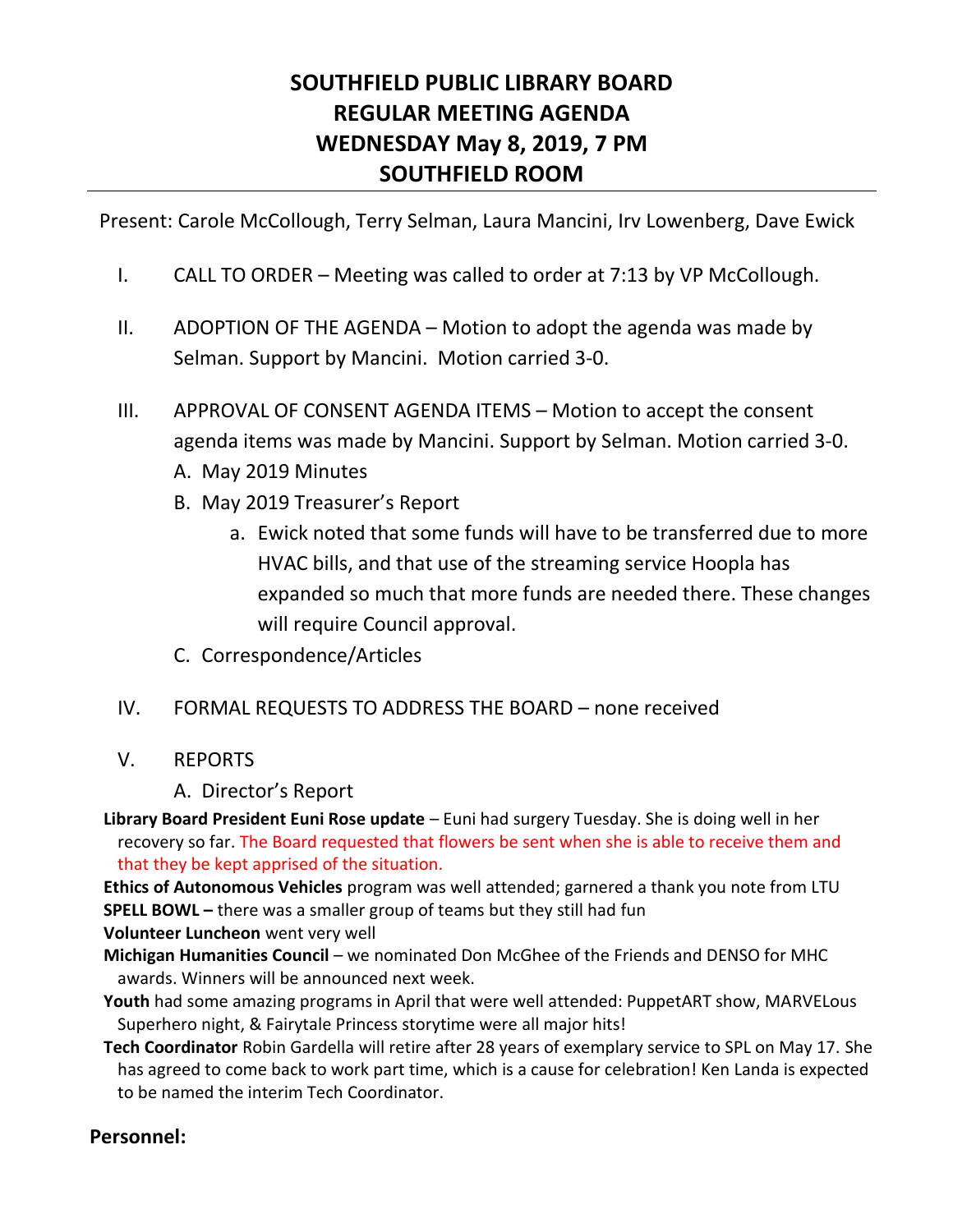- Still hiring Part Time Sub Librarians & non-career people to prepare for expanding library hours.
- Technology Systems Administrator hiring is in process.
- We still await HR to increase the pay rate for replacing two interns who completed their internship with us.

#### **Building:**

- Capital Projects in Purchasing.
- Audio/Visual upgrade installation has begun.
- HVAC cooling tower maintenance approved by Council install scheduled for early June
- Carpet Youth Room is slated for carpet replacement.

#### **May Program Report:**

- Story times continue Tuesdays & Thursdays at 10 am
- 1 Holocaust Remembrance Day at 6:30
- 1 Sleep Under Story Time at 6:30
- 1 Urban Fiction Book Club at 7:00
- $\bullet$  4 Stroke Risk (DMC) at 11:00
- 5 *PuppetART* Puppet Workshop at 2:00
- 6 Disney Trivia for those under 13 at 5:00
- 6 Disney Trivia for all ages at 7:00
- $\bullet$  8 Tech Talk at 2:00
- 8 Creecy Book Club at 7:00
- 9 Senior Movie at 10:00
- 14 Internet Basics class at 10:00
- 14 Starting a Business (SBDC) at 10:00
- 14 Creecy Book Club at 2:00
- 15 Friends of the Library board meeting at 3:00
- 15 Sleep Under Story time at 6:30
- **17 – JABAL with singer Kerry Price at 6:30**
- 20 Manic Maker Monday Night at 4:00
- 20 Teen Volunteer Night at 7:00
- 22 Staff BBQ!
- 22 Idlewild program at 6:30
- $\bullet$  22 Tech Talk at 7:00
- 25, 26, 27 LIBRARY CLOSED FOR MEMORIAL DAY
- 29 Sister Pie: author talk at 6:30
- VI. BUSINESS
	- A. Friends Corporate Sponsorship brochure The general consensus was that the brochure is a good step for the Friends and is acceptable to the Board.
	- B. Partnership with PuppetART on grant Ewick stated that he is working with PuppetART and the Friends to have the Friends be a partner and fiduciary agent on a grant. Board members liked the collaboration with this group.